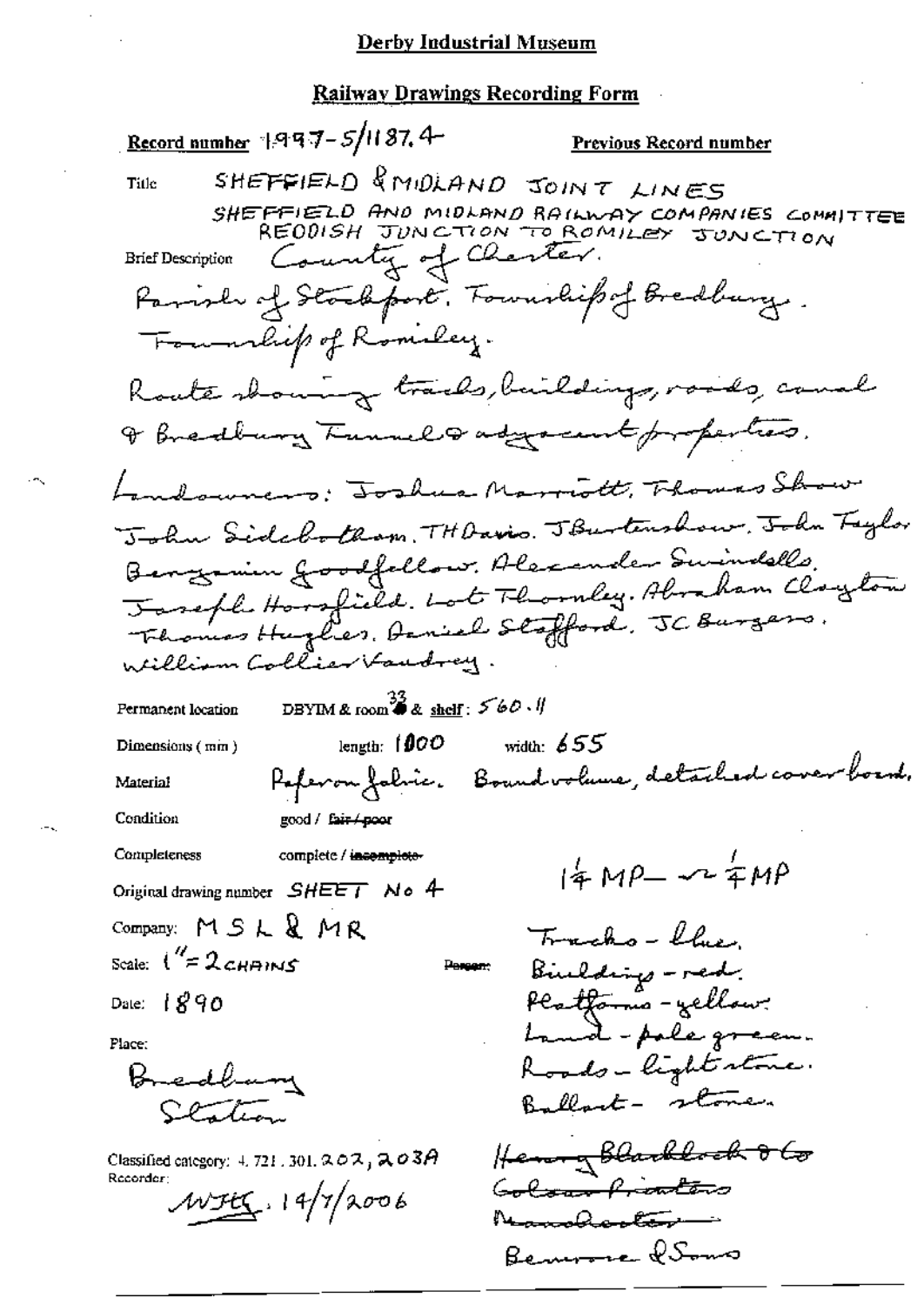#### **Railway Drawings Recording Form**

Record number 1997-5/1187.5 **Previous Record number** SHEFFIELD & MIDLAND JOINT LINES Title SHEFFIELD AND MIDLAND RAILWAY COMPANIES COMMITTEE County of Cherter, **Brief Description** Parish of Stockbort, Township of Romiley. Route through Romiley Station who wing tracks, buildings, roads, canal 2 adjournt hinldings. Landowners: JOWCVaudrey. WMWych. DHeyworth. armerod Heyworth. Ann Cooper or France Booth. DBYIM & room  $\otimes$  & shelf: 560.11 Permanent location width:  $655$ length:  $1000$ Dimensions (mm) Paperon folice. Bound volume, detached cover board. Material Condition good / fair / poor Completeness complete / incomplete- $40\frac{1}{2}MP - 39\frac{3}{4}MP$ Original drawing number SHEET No Company: MSL&MR Tracks-blue Scale:  $1'' = 2c$ HAINS Binldings - red. Platforms-yellow. Date:  $1890$ Land-pole green. Place: Roads-light stone. Romiley Ballart - stone. Henry Blackbock 86 Classified category: 4, 721, 301, 2018, 202, 203A Recorder: Colour frenters  $WFEI. 19/7/2006$ Mandates

Bemove & Sons.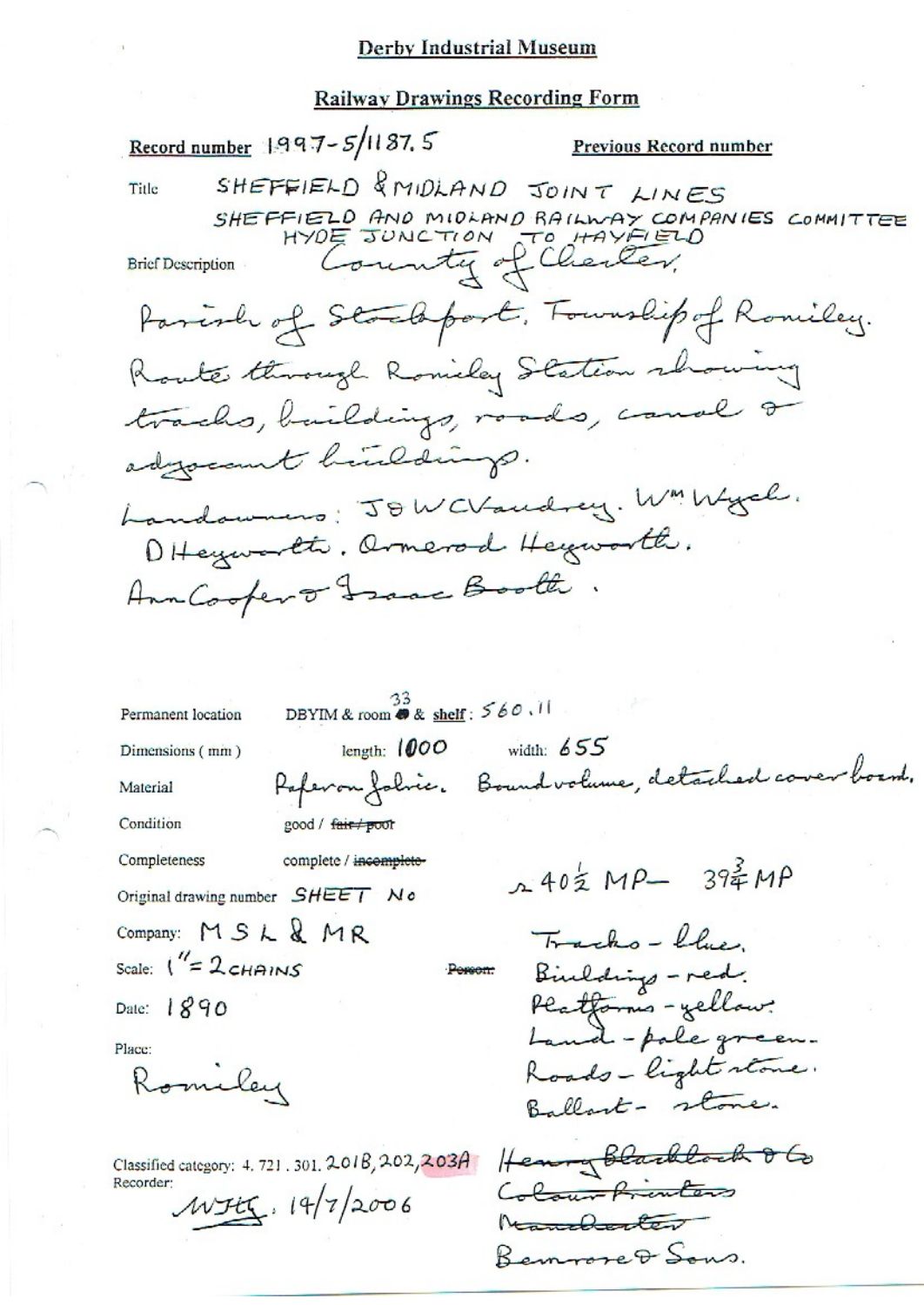Record number 1997-5/1187. 14 Previous Record number SHEFFIELD & MIDLAND JOINT LINES Title SHEFFIELD AND MIDLAND RAILWAY COMPANIES COMMITTEE Brief Description County of Lancaster. Parish of Manchester. Trouverhip of Openshow, Fourabip of Goston. Route from Arhburgs Fen to Belle Vue and continue, Trades, buildings, roads, withrownes adyacent properties chown. Landowners: Thromas Clouses. TMWarburst. John Faylor. Though & GHStelfox. RBerkow. Samuel Florence Woodbacce, John Frill Naylow. Edward Bibby, Edward Johnson, Riderd Reacock. Many Worldwis,  $\frac{33}{28 \text{ m/s} \cdot 60 \cdot 1}$ Permanent location length;  $100$ width:  $655$ Dimensions (mm) Paperon folice. Bound volume, detached correr board, Material Condition good / fair-/-poor **Completeness** complete / incomplete- $464MP - 494MP$ Original drawing number SHEET No 14 Company: MSL&MR Trachs-blue, Scale:  $1'' = 2c$ HAINS Bindding - red. **Person** Platforms-yellow:<br>Land - pale green. Date:  $890$ Place: Roads-light stone. Belle Vue Station Ballant - stone. Henry Blacklock & Co Classified category:  $4.721$ ,  $301$ ,  $203A$ ,  $\sigma\sigma$ Recorder: Colour Printers  $WFC.14/7/2006$ Nanchester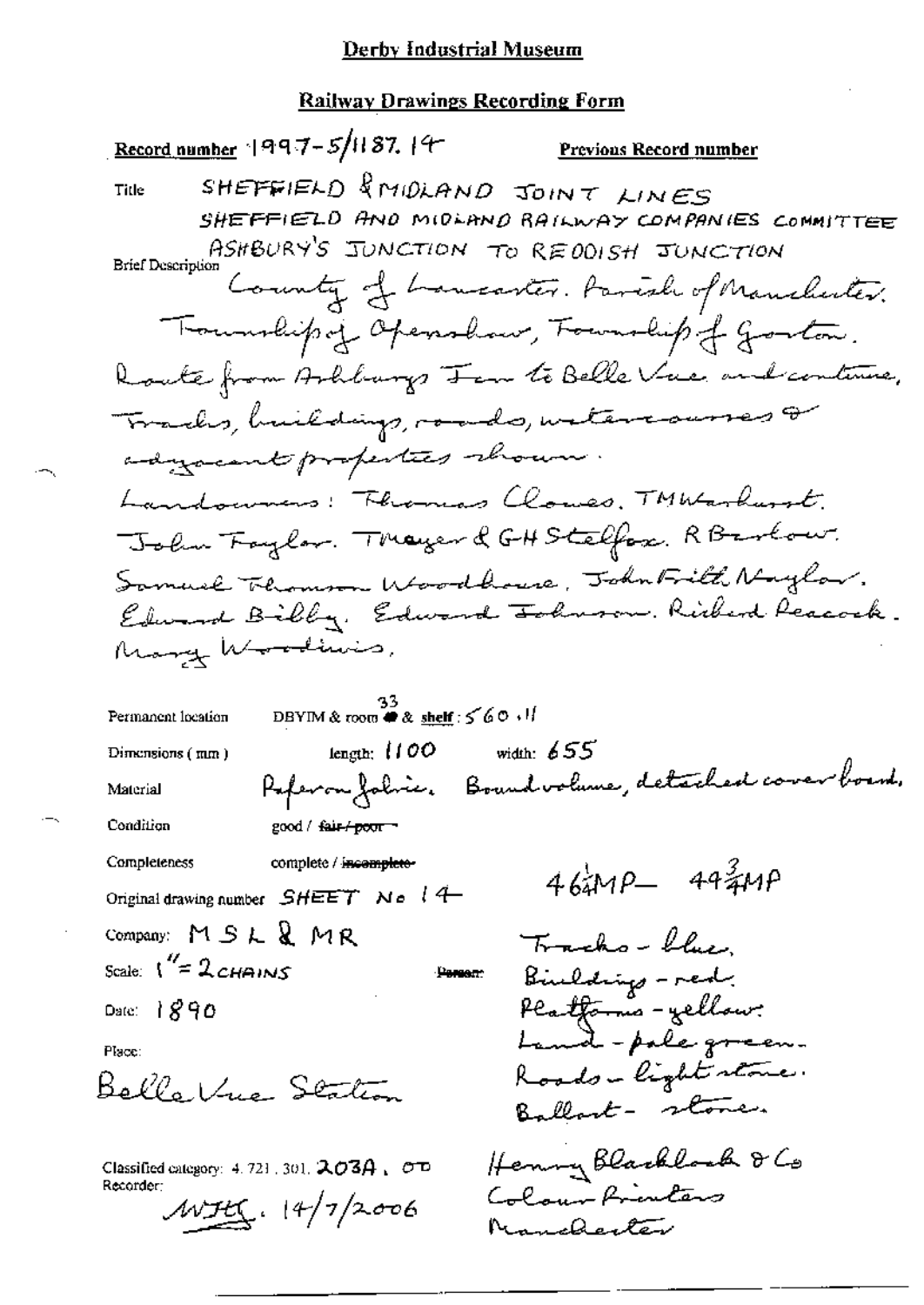Record number 1997-5/1187, 15 Previous Record number SHEFFIELD & MIDLAND JOINT LINES Title SHEFFIELD AND MIDLAND RAILWAY COMPANIES COMMITTEE ASHBURYS JUNCTION TO REDDISH JUNCTION **Brief Description** County of Lancoster. County of Chester. Parish of Manchester, Family of Stockfort. Township of Gouton.<br>Township of Reddish. Foundiep of Brinnington. Foundit of Denton. Route through Reddish Station & over Reddich Viaduct Tracks, buildings, watercourses, rado Insponsible indet Manualenter - Stocksfort canal passes over, MSL & LNWR pass -ver. Landownews! Mary Woodiwiss, Edward Ingham. Foreple Ward, RHD Tohn Grego, Edward Rongeley.<br>Earl of Wilton. Fames Swindello. William Halme. William Bradshaw & Robert Hammond. DBYIM & room & shelf: 560.11 Permanent location length:  $1100$ width:  $655$ Dimensions (mm) Paperon folice. Bound volume, detached cover boend. Material Condition good / fair / poor Completeness complete / incomplete- $44\frac{2}{4}MP - 43MP$ Original drawing number  $SHEET$  No  $IS$ Company: MSL&MR Trachs - blue. Scale:  $\frac{1}{2}$   $2$   $\epsilon$   $\mu$   $\approx$   $\epsilon$ Biveldings - red. Person: Platforms - yellow:<br>Land - pole green. Date:  $1890$ Place: Roads - light stone. Reddish Ballant- stone. Station Henry Blacklock & Co Classified category: 4, 721, 301,  $203A$ Recorder: Colour Printers  $MHE. 14/7/2006$ Manalester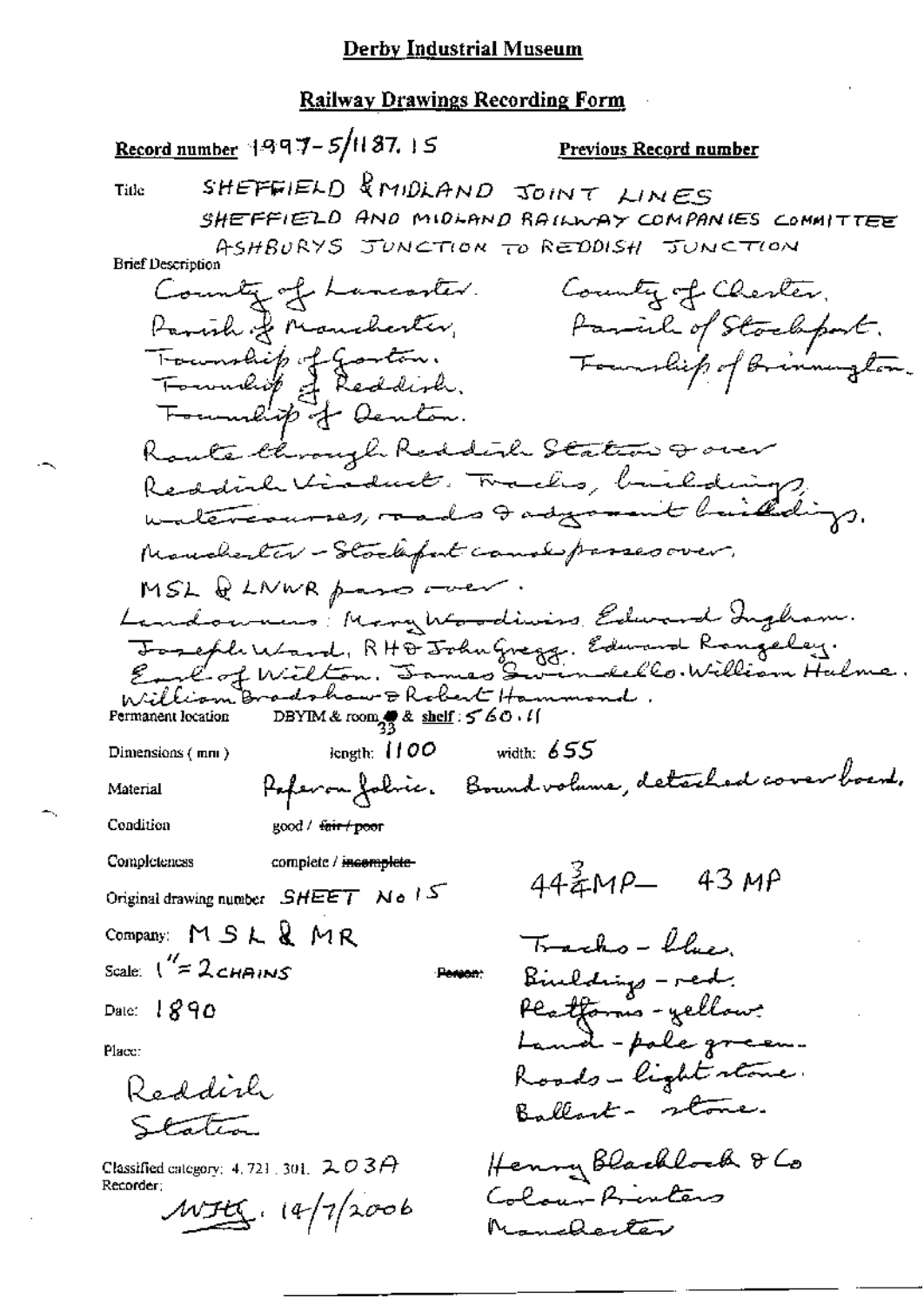Record number 1997-5/1187.16 Previous Record number SHEFFIELD & MIDLAND JOINT LINES Title SHEFFIELD AND MIDLAND RAILWAY COMPANIES COMMITTEE REDOISH JONCTION TO ROMILEY JONCTION REDDISH JUNCTION TO BRINNINGTON JUNCTION **Brief Description** County of Chester. Paral of Stocksport.<br>County of Lancaster. Paral of Manchester. Upper line towards Bredburg. Lower line to Browning ton Trades, building, roads, bidges, watercourses shown Landowners: "John W Fosc. Joshua Marriott. Rev Richard Eddie QWilliam Beamont. DBYIM & room  $\stackrel{33}{\bullet}$  & shelf:  $\leq 60$ . Permanent location length:  $1000$ width:  $655$ Dimensions (mm) Referanfolice. Boundvolume, detached coverboard. Material Condition good / fair / poor Completeness complete / incomplete- $42\frac{1}{2}MP - 43MP$ <br> $14MP - 45MP$ Original drawing number  $SHEET$  N o  $16$ Company: MSL&MR Trachs-blue Scale:  $1'' = 2c$ HAINS Biulding - red. Person: Platforms - yellow? Date:  $1890$ Land-pole green. Place: Roads-light stone. Reddeth Jan -Bredburg<br>O Briunington Ballant- stone. Henry Blackbock 860 Classified category:  $4.721.301.$   $203A.$   $2.03B$ Recorder: Colour Privaters  $WH_{11}$ , 14/7/2006 Am<del>malantsir</del> Bennone & Song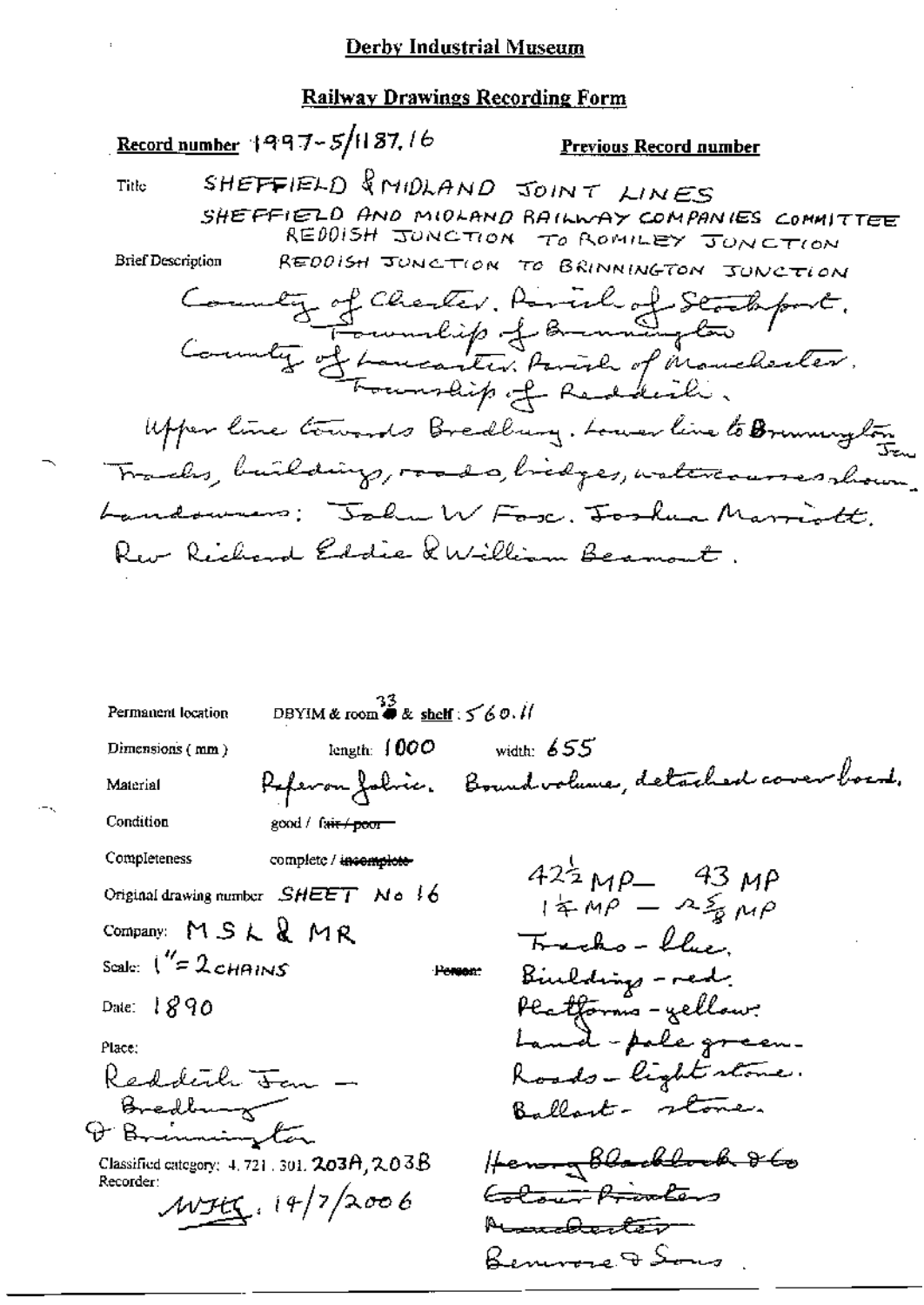#### **Railway Drawings Recording Form**

Record number 1997-5/1187. 17 Previous Record number SHEFFIELD & MIDLAND JOINT LINES Title SHEFFIELD AND MIDLAND RAILWAY COMPANIES COMMITTEE REDDISH JUNCTION TO ROMILEY JUNCTION **Brief Description** County of Chester. Paviliof Stocksport. Foundity of Brinninglin, Fourthip of Bredburg. Roote through countryside passing over CLC near Bredhamy Jan Tracks, huildings, roads, watercourses shown. Landowners: John Wilson Forc. Toseph Horsfield, Matthew Longden. DBYIM & room  $\overset{33}{\bullet}$  & shelf:  $560$ . If Permanent location width:  $655$ length:  $1000$ Dimensions (mm) Referan folice. Bound volume, detached cover board. Material Condition good / fair / poor Completeness complete / incomplete- $2422MP - 2412MP$ Original drawing number SHEET No 17 Company:  $MSL$   $MRR$ Tracho-blue. Scale:  $1'' = 2c$ HAINS Bildings - red. Person: Platforms-yellow. Date:  $1890$ Land-pole green. Place: Roads-light stone. Lingard Ballant- stone. Classified calcgory: 4.721.301. 203A, 202 Henry Blacklock & Go Recorder: Colour Privators  $WH$ .  $14/7/2006$ Namelerter

Benivore 9 Sono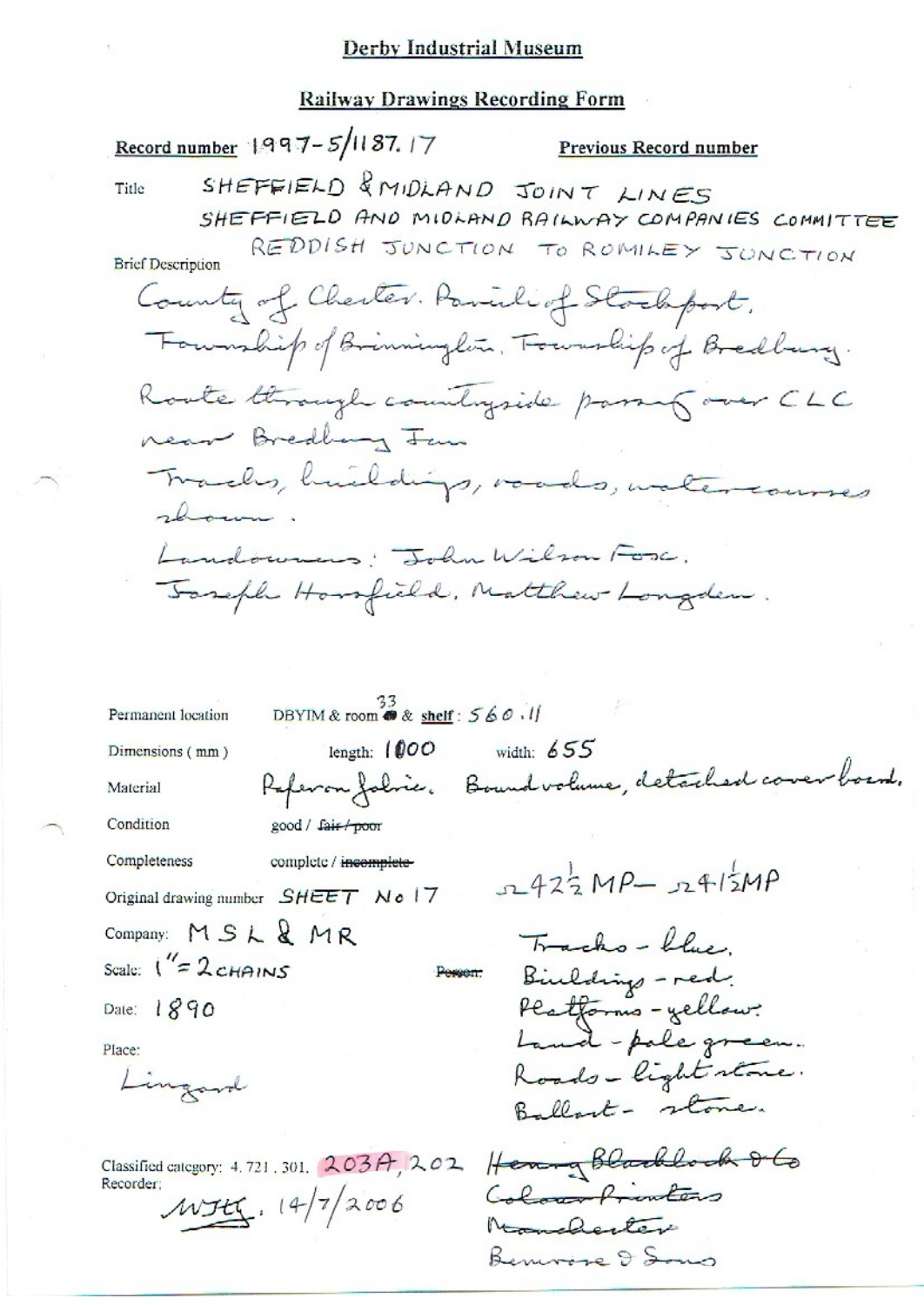# **Railway Drawings Recording Form**

Record number 1997-5/3cB

Previous Record number MRP132 /345

Title

**Brief Description** 



DBYIM & room 49 & shelf:  $\overline{7}$  f Permanent location length:  $9\overline{30}$  width:  $44\overline{4}$ Dimensions (mm) Paper on fabric Material eood / fa<del>ir / p</del> Condition complete / incomplete Completeness Original drawing number  $522\sqrt{311}$ , 32 Company: MR Person: WAK Scale:  $1'' = 40$  FEET Date: Ready  $5/1876$ Place: Bredhung Classified category: 4, 721, 301- $\leftarrow$  69. 2, 03A

Recorder: Little 16-1-98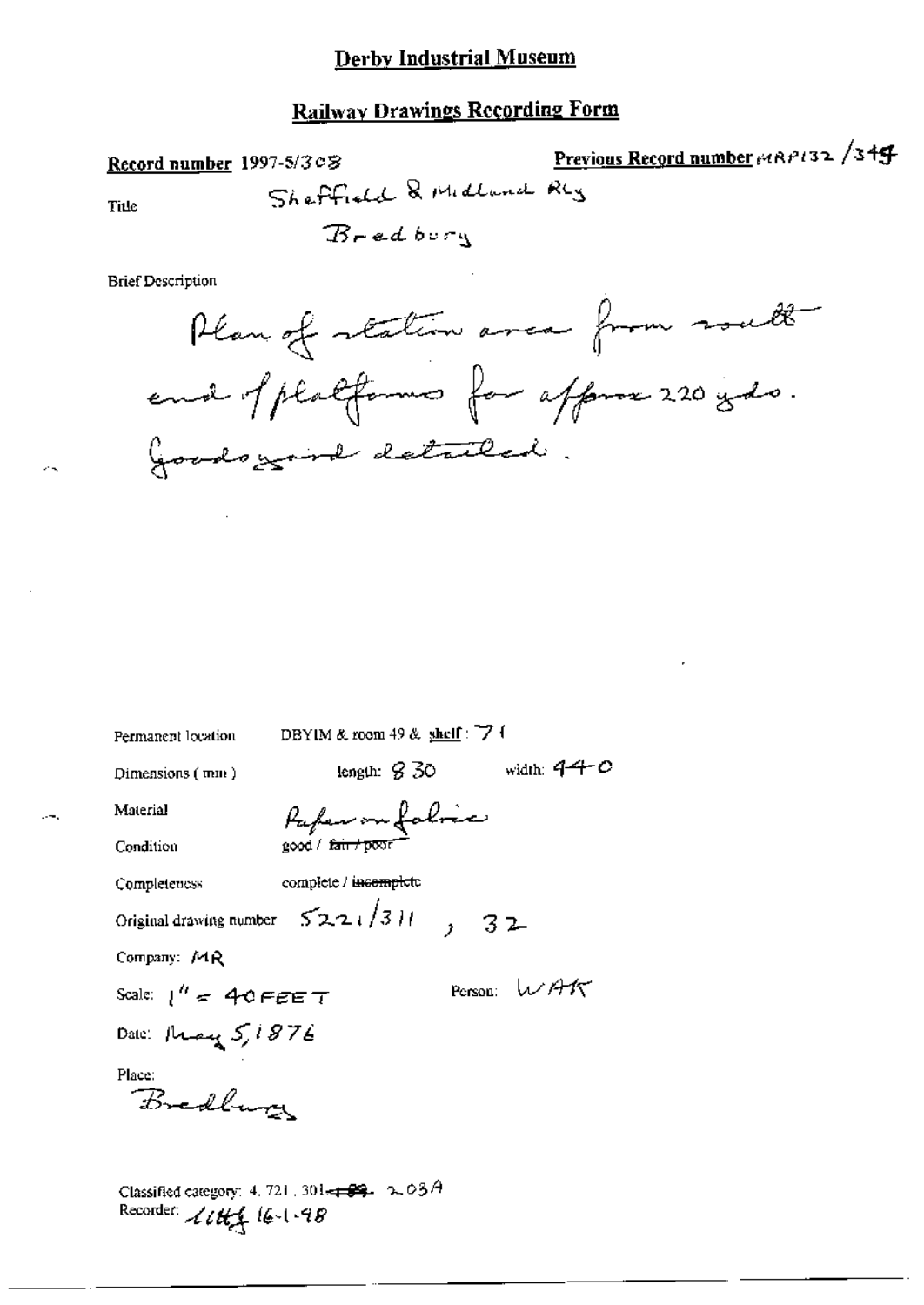Previous Record number  $\mu$ ( $\theta$ ) 32 /566 Record number 1997-5/507.1 Plan of Sidings in connection with the Bredbury Collieries Title

**Brief Description** 

 $\overline{a}$ 

| Permanent location              | 82_<br>DBYIM & room 49 & shelf : |
|---------------------------------|----------------------------------|
| Dimensions (mm)                 | width: 755<br>leogth: $1380$     |
| Material                        | Fracing folice                   |
| Condition                       | $200d / \text{fair} + 200r$      |
| Completeness                    | complete / incomplete            |
| Original drawing number         | 165                              |
| Company:                        |                                  |
| Scale: $\frac{1}{2}$ "= 60 Feet | Person:                          |
| Date: $17$ March 1875           |                                  |
| Place:                          |                                  |
| redbury                         |                                  |

Classified category: 4.721.301.  $r$ 89 203A<br>Recorder:  $\mu$ 84 5/6/1998